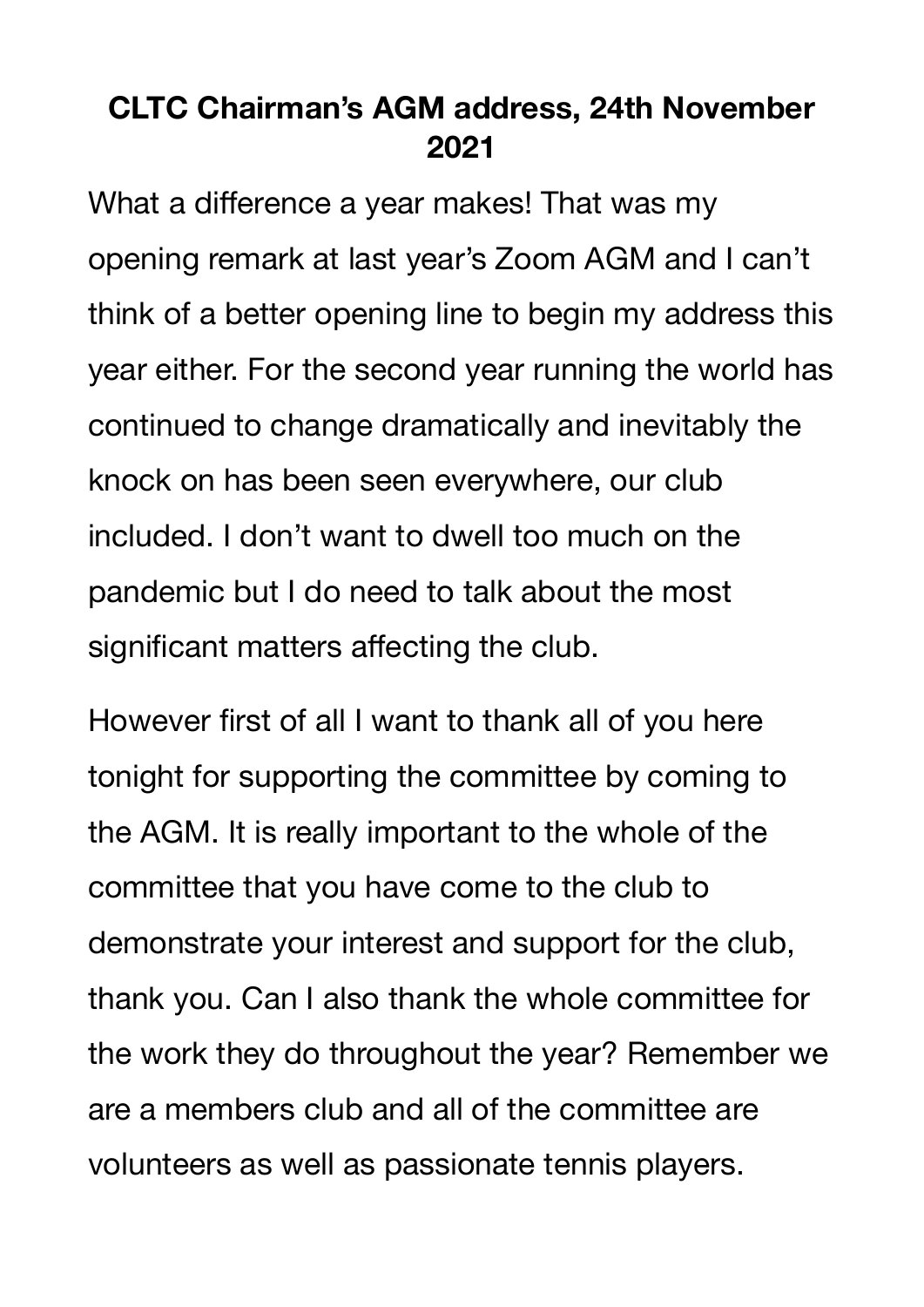On the face of it we do appear to be coming out of the darkest of times when we experienced lock downs, club closure, isolation, strict social distancing, masks and testing. We are grateful to members for their tolerance and understanding during those times. I guess we are now in a period of adjustment to the Covid world and learning how to restart our lives in this new paradigm.

So what about the significant events, of the past twelve months? Firstly, I am proud of how members have supported each other and returned to the club in increased numbers and the amount of tennis now being played is wonderful to see. Indeed our membership is at its highest for many years and I want to welcome the 150 new members that have joined the club since the beginning of the pandemic. Thanks for joining and I hope you really enjoy playing tennis at this wonderful club.

There has been very little inter club competitive tennis over the past year, but that has given the opportunity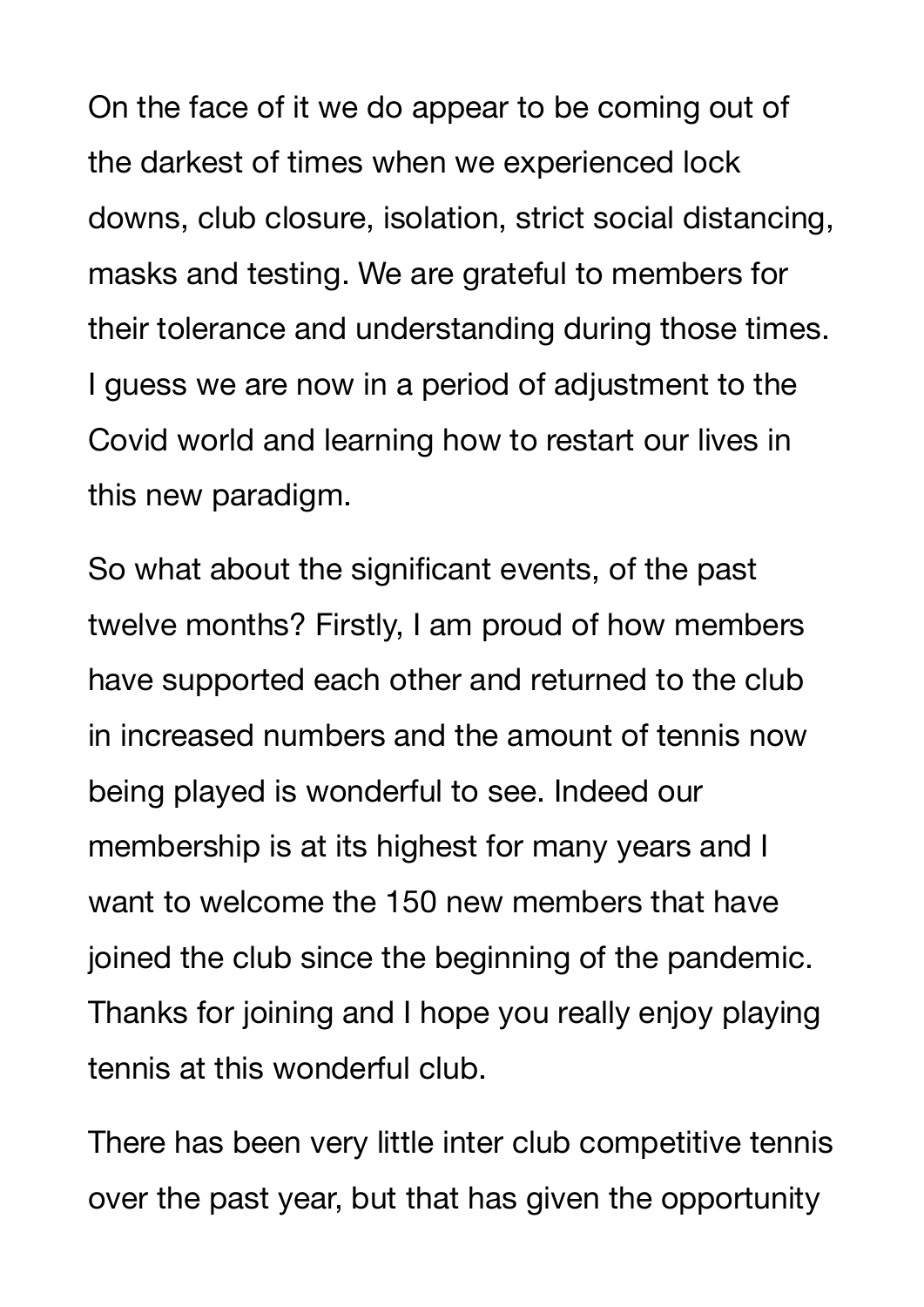to provide lots of intra club tennis activities. As he has mentioned, John has worked really hard with introducing the Scala leagues, running the Club Championships, tournaments, in particular the CLTC open in August, and developing other one off events. He also set up new modified weekly Men's and Ladies nights and the Friday Mix-in. These have been attended in record numbers and the demand still high despite the autumnal conditions, finishing last Friday on an incredibly mild evening with one of Marcia's popular not so mild curries!

Rob has already highlighted the fact that we have enjoyed receiving grants from the government of £45,000. What he didn't say is that it was his astute and prompt actions that secured these grants. Once again thank you for all the work you do for and on behalf of the club. As a result of our current financial position we are confident enough to re-instate the floodlight project on courts 5-7 and this will be happening in July 2022.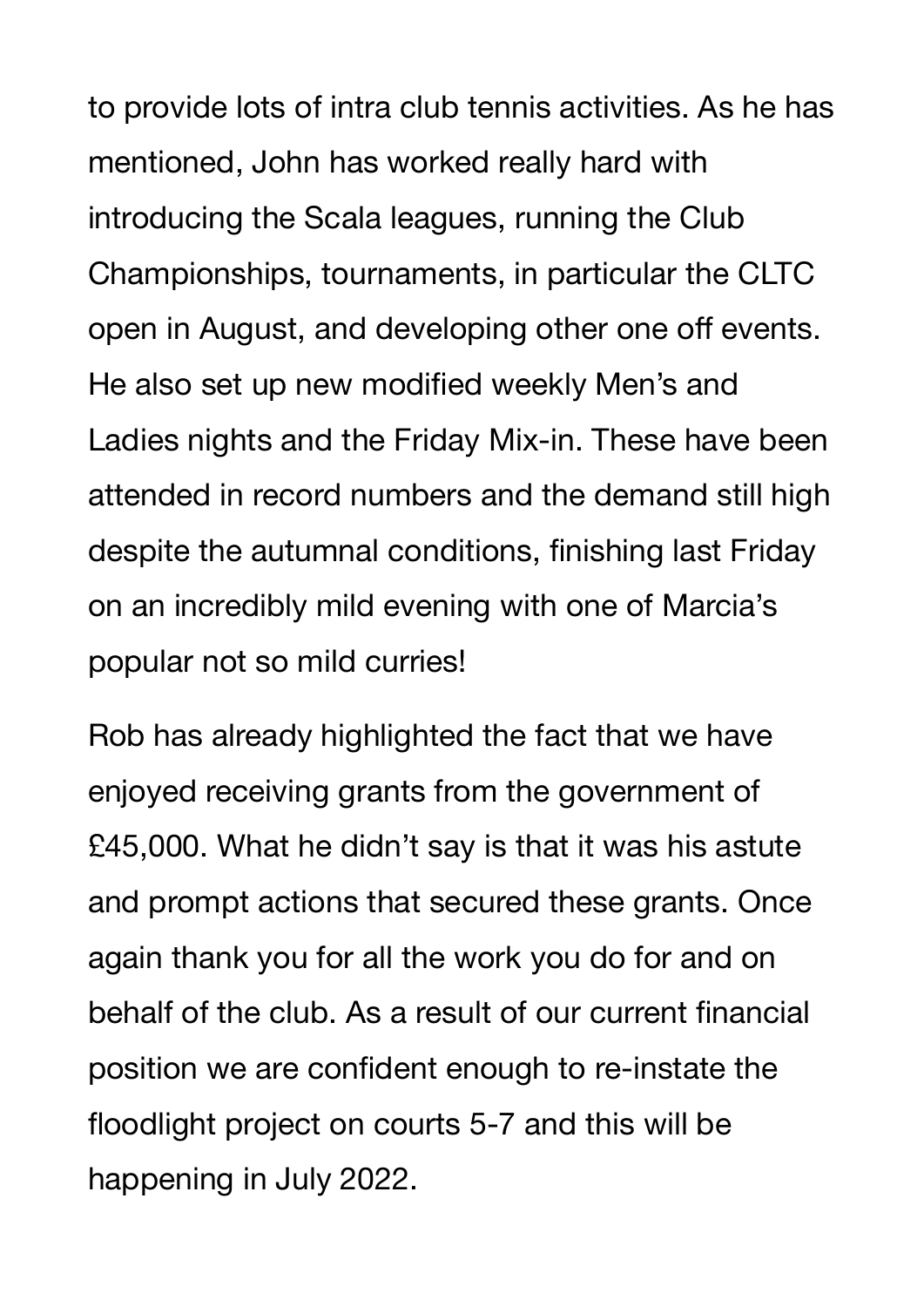Looking ahead now and what do I see. Firstly I am pleased the inter club Winter leagues have started and the new Scala singles leagues and I am very hopeful the full range of summer leagues will follow in the Spring. Competitive tennis is so important to the club and I want to see us get back to winning as many matches and divisions as possible.

On the financial front I see a period of rising costs. Utility bills, wages, contracts and inflationary pressures in general will all put pressure on our cost base. As a result we will need to carefully review our entire budget including subscription levels to ensure we can keep the court and clubhouse facilities in prime condition. The committee will be discussing the budget in detail immediately after Christmas.

Finally on the way ahead, I think we all would agree that the future is less predictable than we once thought it was. As a result I can assure you that the committee will be careful, vigilant guardians of the club and continue to put playing tennis at the centre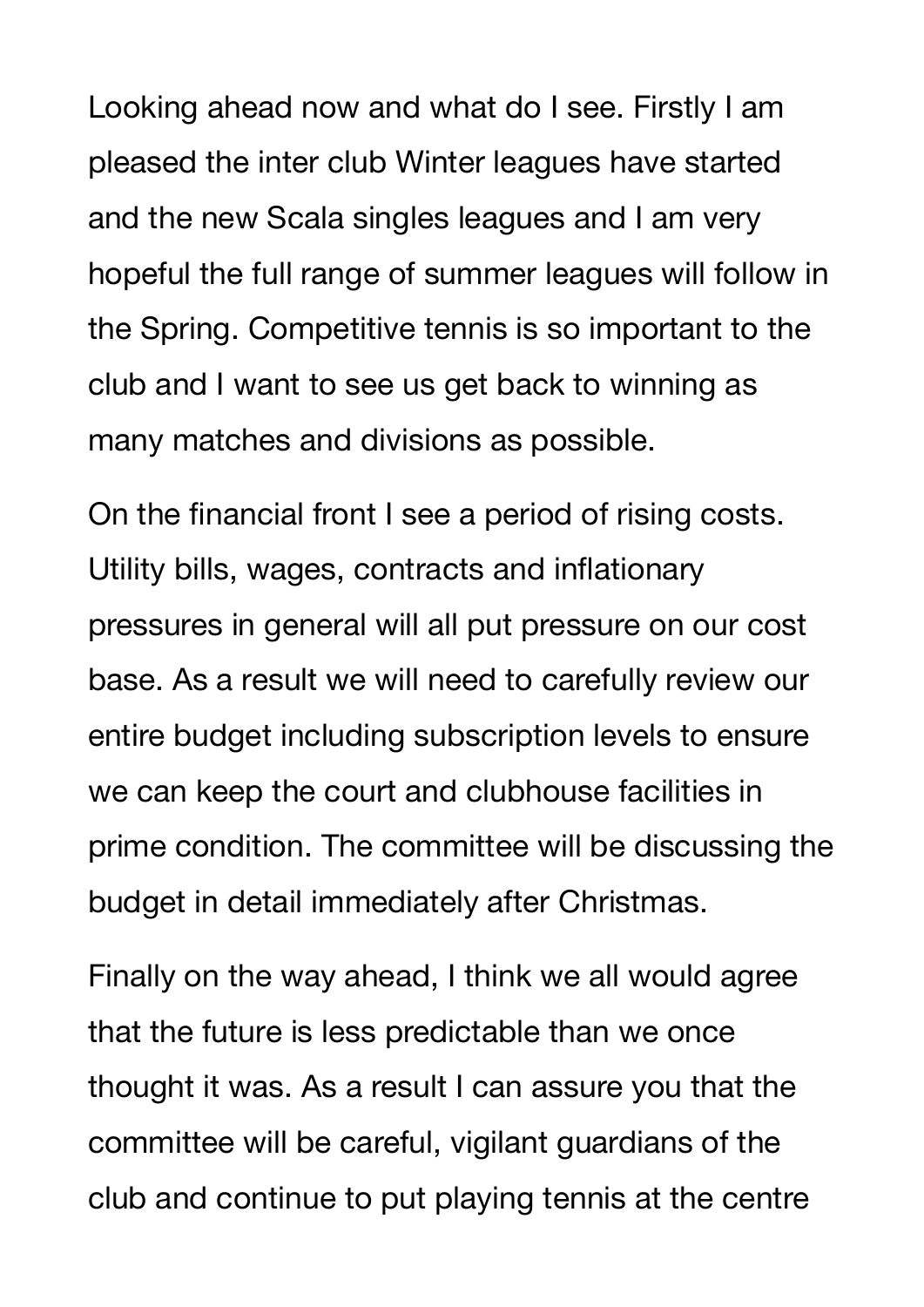of all our decisions. I also ask that every single member of the club plays their part in ensuring the club works as effectively as possible. There is so much we can all do, from using the court booking system properly, to turning up at the right time for matches, to sweeping the courts, including the lines and keeping a friendly welcome for everyone in the club.

Finally, finally I want to talk briefly about John. He is now in his twentieth year as a coach here and tenth year as Head Coach and General Manager of the club. He accepted his enhanced role at a time of significant uncertainty within the club. Since then he and Rob in particular have steered a very successful course in taking the club from strength to strength in so many ways. Thank you John.

If we were a Premier league football club and John was the manager he would have a very high buyout fee against his name to stop any poaching. Unfortunately for John he isn't a football manager, but